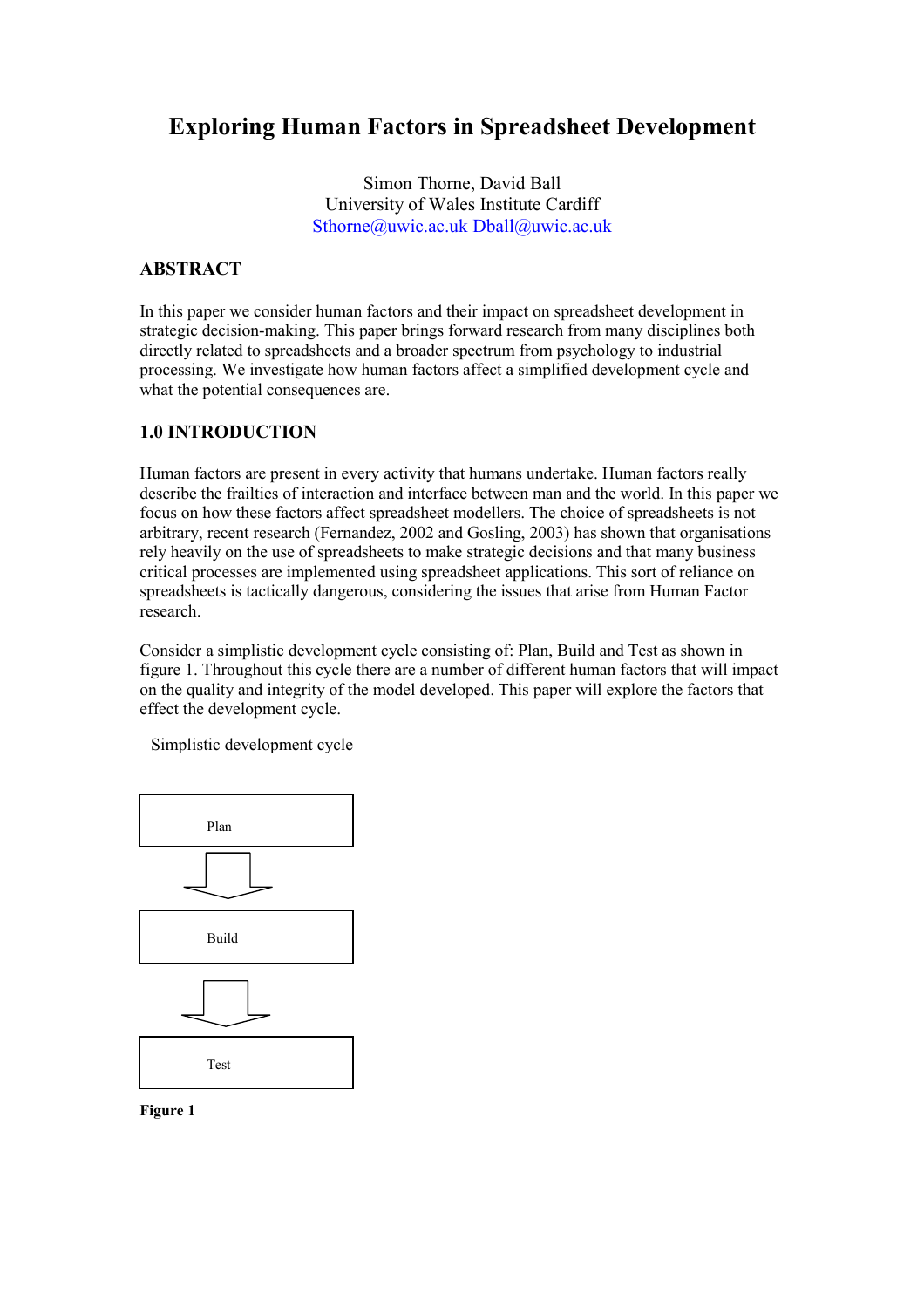### 2.0 PLANNING STAGE

The effective planning of an information system is paramount to its success. In order to effectively plan an information system, one would have to be a trained information system professional. This leads us logically to examine the profile of the people developing spreadsheets and asses the skills they have in planning spreadsheet development.

### 2.1 SPREADSHEET DEVELOPERS

There is no typical spreadsheet developer in the modern business world. The reason for this is the great flexibility that spreadsheets offer, allowing a range of professionals to develop them. Most spreadsheet developers are end user developers by definition. End User Development (EUD) is the process of allowing end users to develop applications, using end user tools, to enhance business in some way. As end users, they will not necessarily be trained IS professionals. Indeed, many end users use computers as a necessity to perform their job satisfactorily, and EUD provides an enhancement to normal activities. EUD as an activity is paramount to information systems development and even software development. As end users, spreadsheet developers are not trained as software engineers and hence they have no knowledge of structured methodologies or processes that constitute software development. The consequences of developing software with no methodology came to a head in the 1980's with the 'Software Crisis'. There was a large upheaval of processes and standards by the industry to improve the quality of software using structured design techniques. Uptake of these methods has been widespread in the software industry. The same standards were not applied to EUD, although there was research published in the 1980's that proposed frameworks for the management of EUD (Brown and Bostrom, 1989 Munro et al., 1987 and Alavi et al., 1987). As was observed by Gosling (2003), there has been little uptake on these management strategies and hence spreadsheet development is ad-hoc and chaotic. Figure 2 highlights this problem. The graph is the response to the question "Do you apply a methodology when developing your spreadsheet?"



Figure 2 (Gosling, 2003)

This is further reflected by the findings of a large-scale investigation in to End User Computing in 34 UK organisations (Taylor et al., 1998) This study highlighted the lack of training given to End Users in formal information systems methodological approaches. Application of such management strategies, as Alavi *et al.* propose, is proven to improve the quality of the end product; the improvement in software quality after the software crisis is strong evidence of this as observed by Yourdon (1997). The fundamental problem is that the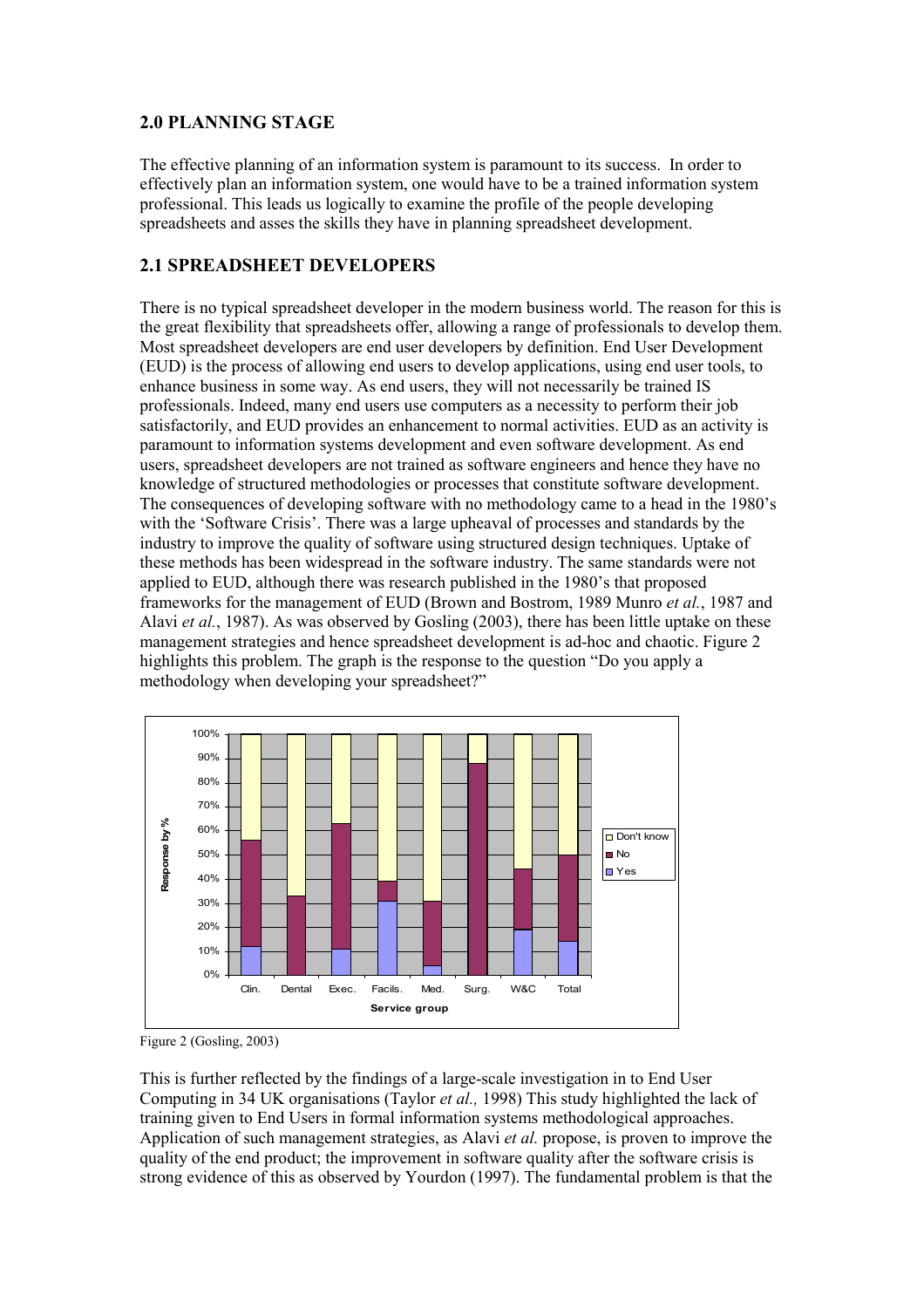developers of software are humans and humans make mistakes especially when they are not trained properly. In addition overconfidence plays a role. Overconfident modellers under time pressure feel no need to plan, since that would take time.

### 2.2 OVERCONFIDENCE

'Often wrong but never doubting' - Anon

Overconfidence in human activity is prolific; research shows that in relatively complex problems, humans are consistently overconfident. In particular Russo and Schoemaker (1992) examine the costs and causes of overconfidence in decision making. This overconfidence does not just apply to novice or inexperienced professionals. The same rules apply to 'experts' as Lusted (1977) and Oskamp (1965) demonstrated with physicians and clinical psychologists respectively.

Overconfidence, when seen from a spreadsheet development point view, is really concerned with all stages of the plan, build, and test development cycle. An overconfident spreadsheet developer will not plan, test or even question the validity of the work they have produced. This results in poorly designed, untested applications that are potentially full of errors. This practice is obviously risky in normal circumstances but consider more strategic applications and this practice becomes critical.

Research into spreadsheet modellers and overconfidence has shown that both individuals and groups demonstrate chronic overconfidence (Panko, 2003). Panko found that overconfidence ranged from 80% to 100% with the emphasis of overconfidence with individual modellers. Panko also extended his research to measure the effect of presenting the participants of the experiment with evidence that all spreadsheet developers were overconfident in their efforts. This resulted in a slight improvement in percentage accuracy of spreadsheet models developed and reduced the overconfidence of participants. This minor improvement after stark and blatant warning demonstrates the pervasiveness and severity of the problem. Burnett *et al.* (2003) also recognised overconfidence as a problem and demonstrated how software engineering principles could improve the accuracy and efficiency of spreadsheet developer models. Burnett's experiment applied a testing methodology to a number of participant created spreadsheets. The results showed that the participants managed to correct 92-96% of errors found i.e. they audited their work and discovered errors, which they corrected. This is clearly an effective method of catching and correcting errors. What this study does not reveal is the number of errors that the participants did not detect, which, according to reported statistics could be between 80-100%. Burnett also provided an extensive testing methodology (Burnett *et al.*, 2001) based upon software engineering techniques which improved the quality of spreadsheets by considering them in terms of executable and non-executable programs. Utilising this method, participants achieved between 0 and 31% (detected) error on a select number of problems.

The testing methodologies proposed by Burnett *et al.* are accurate and effective methods of catching errors. However, we return to the original question, if the end users are overconfident in the first place, will they consider the need for testing?

### 3.0 BUILD STAGE

At the build stage there is the greatest opportunity for human factors to impact on the quality and integrity of the spreadsheet. In this segment we explore several fundamental cognitive human issues that affect accuracy in development and even how we interact with spreadsheet programs.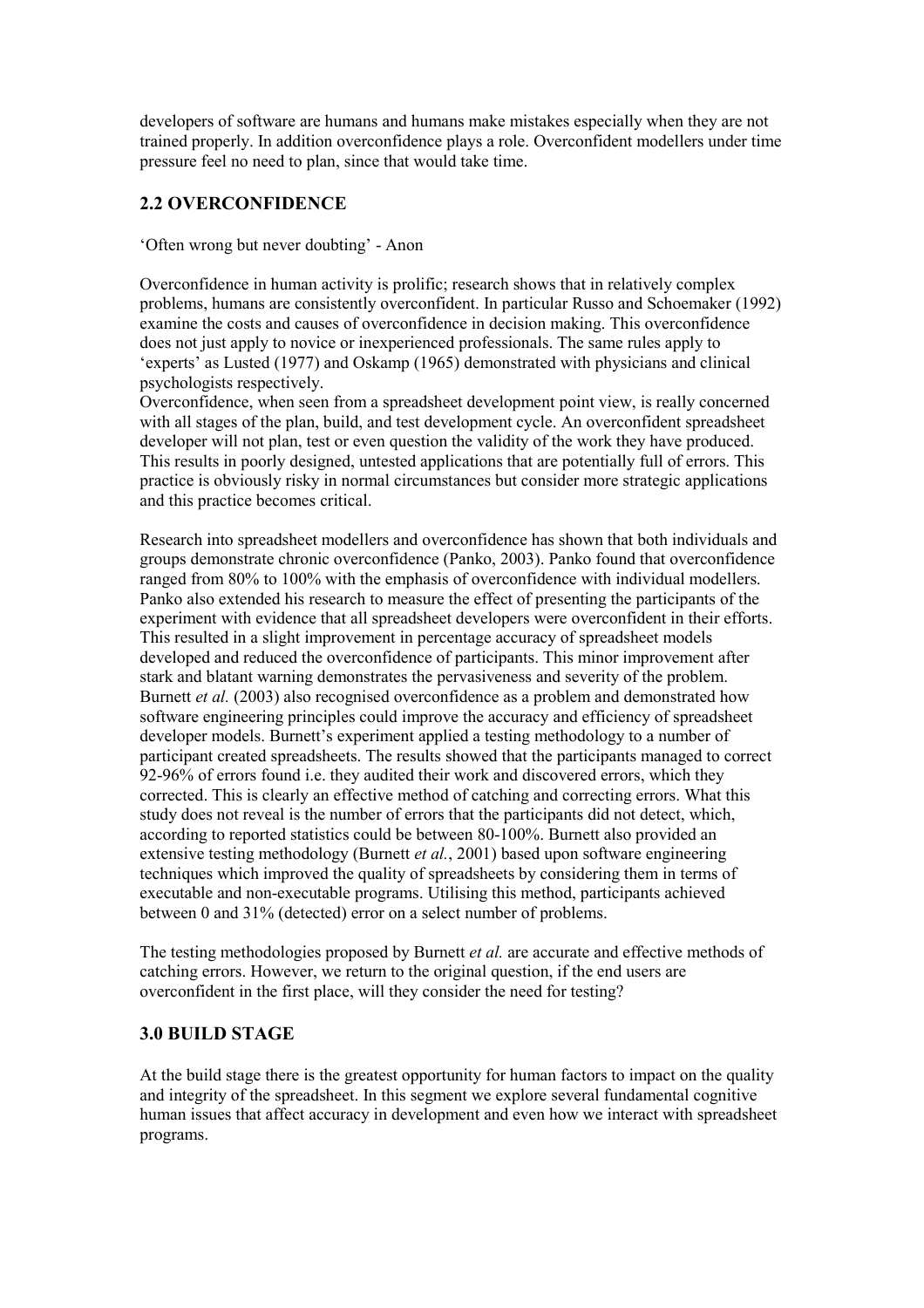## 3.1 HUMAN LEARNING AND MEMORY

As Gross (2001) observes, human learning is a hypothetical construct that cannot be observed directly but is implied in the improvement of cognitive and mechanical skills. According to Howe (1980), learning involves perception and memory. It is well accepted by the psychological community that learning and memory are essentially the same thing. The actual mechanical process of learning is based on principles of pattern matching and learning from experience, that is to say adjusting behaviour based upon previous experience to gain some more desirable result.

The 'cognitive load' (the demand of cognitive tools for a specific task) is also important. According to Kruck *et al.* (2003) the cognitive load is based upon four interlocking supersets: Skill Character; Working memory; Long-term memory and Task Demand. Within these supersets there are several subsets such as problem solving, memory load and accuracy. Assessing each subset in each superset allows one to build a picture of the cognitive load for a given task. Kruck et al. applied this method to a number of different everyday tasks that ranged from typing to routine medical diagnostics. He also applied this method to spreadsheet tasks, the results of this underlines the high cognitive demand on spreadsheet modellers, see table 2.

|                                   | Skill<br>Character |                     | Working<br>memory |                        | Long<br>term<br>memory |              | Task<br>demands       |        |          |
|-----------------------------------|--------------------|---------------------|-------------------|------------------------|------------------------|--------------|-----------------------|--------|----------|
| Tasks                             | Problem<br>solving | Perceptual<br>motor | Planning          | Unit task<br>structure | Memory load            | Input to LTM | from LTM<br>Retrieval | Pacing | Accuracy |
| Typing                            | Low                | High                | Low               | Low                    | Low                    | Low          | Low                   | Low    | Int.     |
| Driving a car                     | Low                | High                | Int.              | Low                    | Int.                   | Low          | Low                   | High   | High     |
| Mental<br>multiplication          | Int.               | Low                 | Low               | High                   | High                   | Low          | Int.                  | Low    | High     |
| Balancing<br>check book           | High               | Low                 | Int.              | High                   | High                   | Int.         | Int.                  | Low    | High     |
| Writing a<br>business letter      | High               | Low                 | High              | High                   | Int.                   | Int.         | Int.                  | Low    | Int.     |
| CPA doing<br>income tax           | High               | Low                 | High              | High                   | Int.                   | Int.         | High                  | Low    | High     |
| Routine<br>medical<br>diagnostics | High               | Low                 | High              | High                   | High                   | High         | High                  | Int.   | High     |
| Spreadsheet<br>tasks              | High               | High                | High              | High                   | High                   | Low          | High                  | Low    | High     |

Table 2 (Kruck et al., 2003)

Kruck et al. were experimenting to determine if training spreadsheet users would affect their accuracy. Kruck concentrated on four elements of cognition that was labelled a framework for cognitive skills, see figure 3.

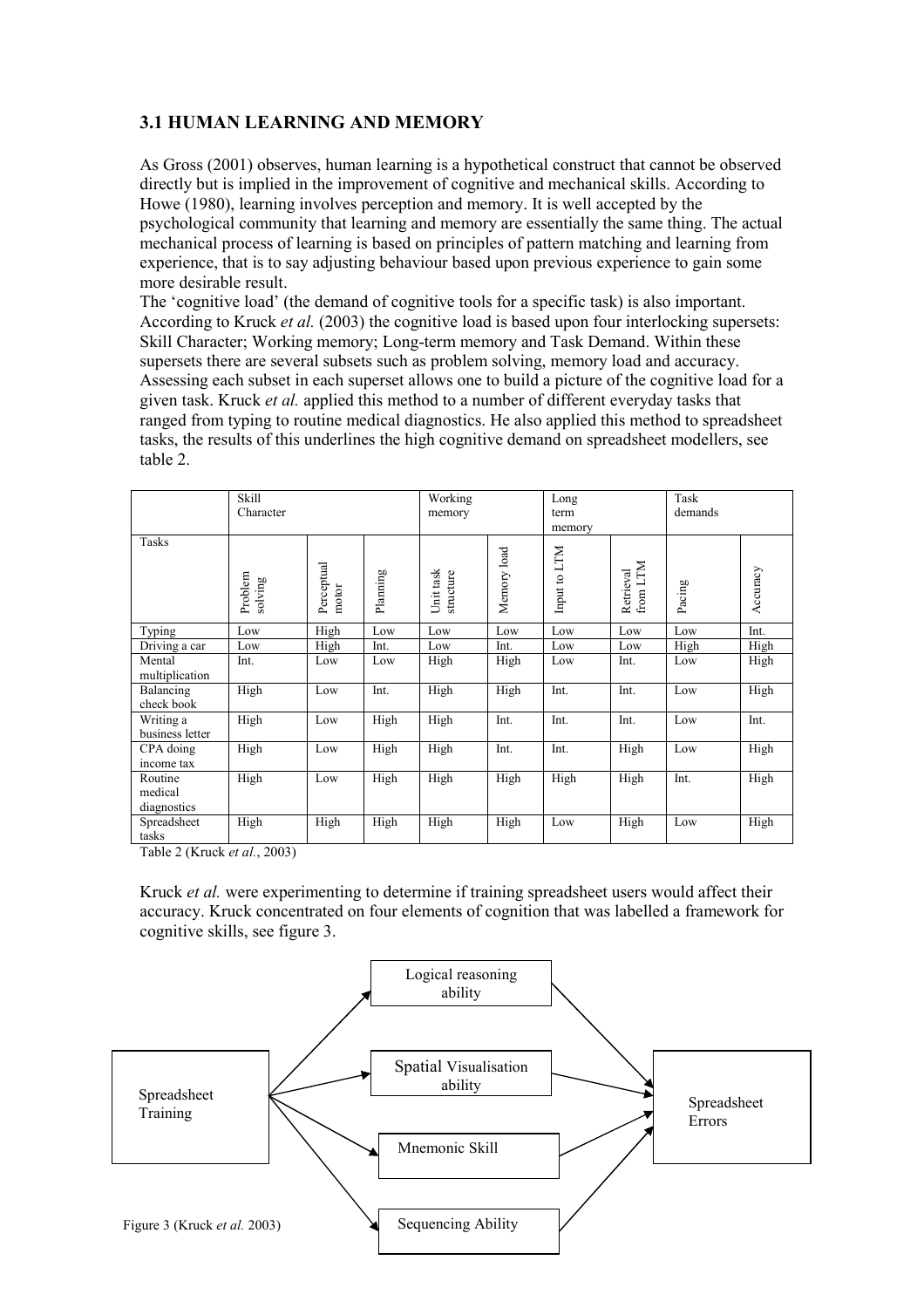It was found that the only element that improved significantly after training was logical deduction. Kruck *et al.* found that by improving the participant's logical reasoning skills, the quality of the spreadsheets they developed was higher i.e. they had fewer errors.

From a cognitive point of view, developing spreadsheets is a method of developing software using syntax and logical constructs in much the same way writing a program in C++ or Visual Basic. In the latter two, the developer will have to learn the syntax and constructs over a period of time before the program will achieve what is required. Spreadsheets were designed to be a tool that could be utilised by non-information systems professionals. This has both advantages and disadvantages, while the user can develop a spreadsheet with no formal training; the probability of novice developers making mistakes is heightened. Consider a novice user modelling a spreadsheet; the interface is intuitive and logical and the use of complicated syntax is initially limited. Once some level of problem complexity is breached, the user will have to begin using more complicated statements. In spreadsheet applications, the syntax of arguments is often complicated and the flexible intuitive interface is replaced with a single line of code for a formula. Considering the user is not a software engineer or a programmer, this interface has serious implications on how effective the user will be at manipulating the environment to best suit their needs. Research has shown that a limited natural language interface impacts on the effective programming and learn-ability of an application (Napier *et al.*, 1989). There is also a negative effect on the users programming ability, where the user has little knowledge of the commands involved in the environment (Napier et al., 1992). In Particular the users will consistently make mistakes when developing spreadsheet applications beyond some level of complexity (Thorne *et al.* 2004). That is not to say only Novices make errors, indeed there is strong evidence to the contrary (Oskamp, 1965)

Human working memory is also an area that has been under investigated in EUD. The principles of 'Miller's threshold' (Miller, 1956) state that when considering a problem, the subject will start to make errors after they are manipulating greater than 9 concepts simultaneously. If we consider this in terms of spreadsheet applications, these sort of complex and abstract formulae are common. Considering the problematic syntax and the abstract nature of programming formulae in spreadsheets, Miller's concept danger limit is particularly important. Whilst it is difficult to interpret Millers use of concepts into the spreadsheet paradigm, one could view concepts on a cell-by-cell basis. Using that analogy, concepts would be elements of a formula in a cell. Considering the complex argument structure of spreadsheet applications, spreadsheet modellers must routinely breach Miller's threshold. If we apply the principles of Halstead's difficulty (Halstead, 1977) to a spreadsheet formula, the complexity becomes apparent as this method breaks down formulae into operands and operators thus providing us with the concepts used in an argument (Thorne et al., 2004).

Added to Miller is the work of Michie (Michie et al., 1989) who demonstrated the poor link between the pairing of human and machine strengths based upon an appreciation of human learning and cognitive processes. Michie argued that the human computer interaction was fundamentally limited due to the way in which humans interact with the computer. Michie essentially argued that the roles of machine and human in interaction did not exploit either's strengths. His points are still relevant today, as the method in which we interact has not changed significantly since the paper was written.

### 3.2 HUMAN ERROR

Human error, unlike some of the other topics in this paper, is sourced from many different disciplines. Psychology initially started the interest but since there have been many disciplines interested in this phenomena. Reason (1990) produced the 'Generic Error Modelling System' (GEMS) based upon an understanding of human error taken from many disciplines. Reason proposed that errors are made on one of three levels: Knowledge based, Rule based or Skill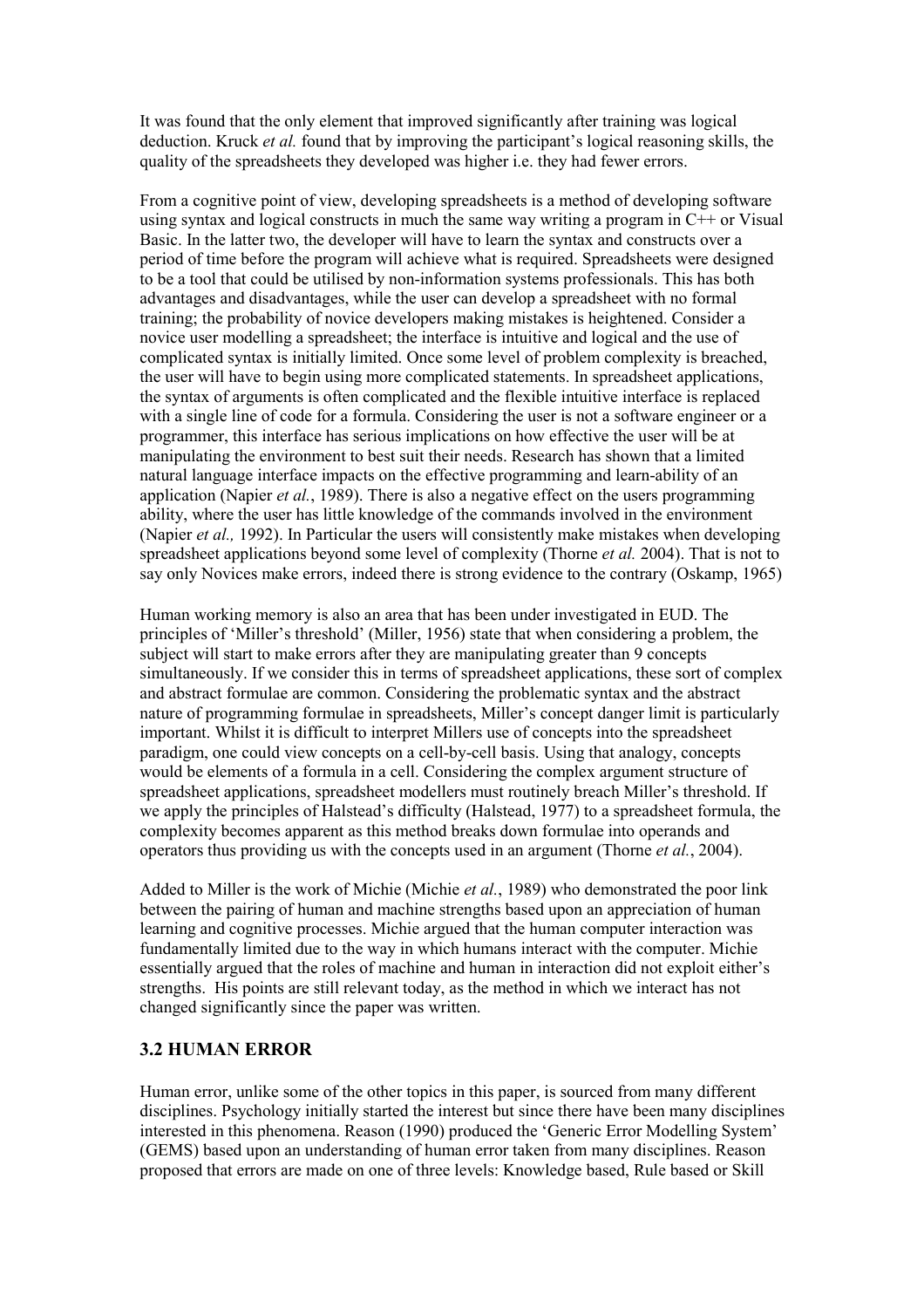based. Rasmussen (1986) laid the foundations of this when investigating human error in industrial processing plants. Using these paradigms we can classify EUD error and thus target counter measures to manage EUD activities more effectively. Further, Fraser and Smith (1992) investigated the errors created when comparing human behaviour to the norms of probability, casual connection and logical deduction. This research yielded evidence of humans making mistakes in simple and repetitive tasks, known as Base Error Rate (BER). This concept states that regardless of the simplicity and repetitive nature of a task, there will always be base level of error present. This phenomenon was observed in an experiment where participants were required to match colours with colour names correctly. Reason (1990) also found evidence of this phenomena and was bought to attention in EUD by Panko (1998). There are other numerous examples that include BER in spelling and grammar, calculation tasks, prediction and interpretation. Evidence gathered by Panko (2005) demonstrates a wide range of quantities, which vary significantly depending on the task. For example a typical rate observed in spelling BER ranges from 0.5% to 2.4% (errors per word). Indeed Panko concludes that a reasonable estimate for BER in any simple activity is 0.5%. In comparison more complex tasks such as programming yield a BER of around 5%. This suggests a fairly a relationship between complexity of task and BER – the more demanding a task is, the higher the level of BER.

### 3.4 MODELS AND PARADIGMS OF HUMAN COMPUTER INTERACTION

Human Computer Interaction is a wide discipline that includes physical, biological and technical aspects of Interaction between user and computer. There are several models of interaction that exist, the most popular being execution-evaluation cycles, Norman (1988), this method breaks interaction into seven stages. These stages describe the sequential process of a user planning, implementing and evaluating their work. This model represents the process of interaction between the computer and user, when the user has a specific task in mind, i.e. Print out the report. It can however, be applied to EUD, since the user will follow the model to produce a spreadsheet or a database using approximately the same steps. In examining the stages, it is suggested that some of the processes are not followed in EUD. The lack or misinterpretation of certain stages, i.e. evaluating the system state in respect to the goals and intentions is one of the causes of poor quality in EUD systems. Indeed, the above statement is open to all kinds of interpretation, whether it is the bias, as described by Fraser and Smith (2003), that causes the user to incorrectly interpret results or the failure to adequately test the system due to a lack of knowledge of structured methodologies.

An alternative way of interpreting human computer interaction, even spreadsheet development, is centred on problem driven modelling. Put simply, the user utilises the computer and their own cognitive faculties to solve a problem. The spreadsheet application is essentially the implementation of the cognitive model developed beforehand by the user. Problem solving in humans can be viewed as problem space searching as Newell and Simon (1972) suggested. Problems state space searching is the process of forming a goal state (what the user wants to create) a current state (the point that the user currently resides at) and the valid operators to change the current state to the goal state. The goal state in this context could be general or specific. It could be to create a spreadsheet that represents a business problem or more specifically the sum of two cells in a spreadsheet to produce a total. Consider the latter example, the goal state is a formula that sums two cells; the current state is nil (there is no part of the formula produced). The valid operators could be mathematical symbols  $(+ - / *)$ , cell names and addresses  $(C1, B1$  etc) and the applications specific operators (SUM). In this instance the problem space allows more than one valid goal state, there are several ways of writing a formula that will sum two cells. It is now at the users discretion to decide on the goal state that they desire. Selecting the best goal state presents the user with some significant problems. How does the user decide which is the best solution to the problem or are they even aware that there are other valid goal states. This paradigm of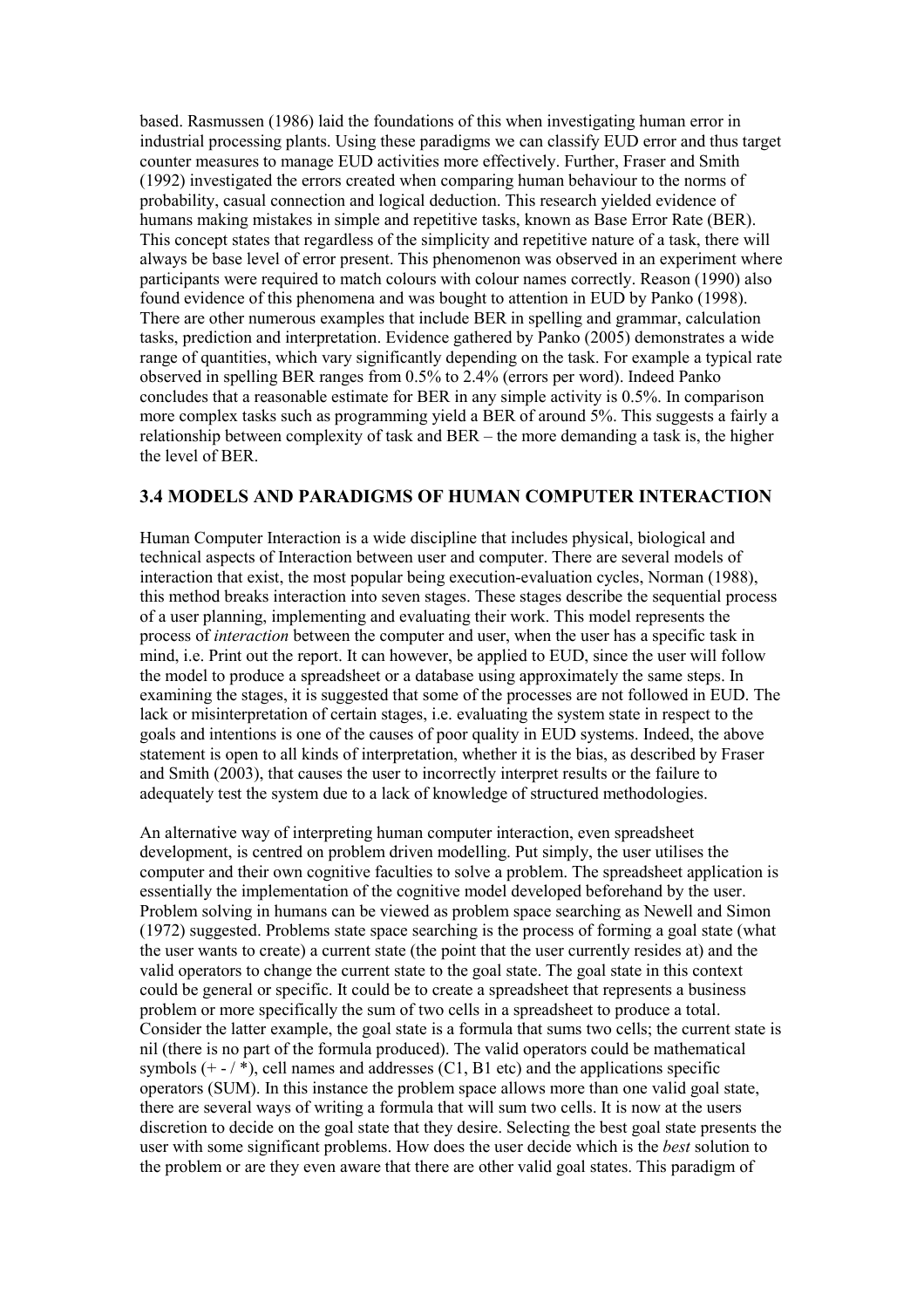problem solving is utilised in machine learning techniques since this model of problem solving lends itself to the area. When machines are presented with multiple goal states, the machine will asses according to efficiency, this may take the form of the goal state that is the most compact or requires the least processing power. For a human to asses the goal states in the same way would be problematic. In this simple example the human could make the decision but in larger problems where there may be tens or hundreds of valid goal states, it would take the user a significant amount of time to resolve to the *best* solution. It is this kind of problem that humans are weak at, evaluating large amounts of data in terms of efficiency, which contains large amounts of replication; a computer on the other hand is naturally good at this.

When we consider the way in which a user interacts with a computer, in light of problem space searching, to create an application that is a representation of a system, there are several fundamental processes. The first element is matching patterns in real–world examples and realising trends in those patterns that form some rule or judgement. The second is then manipulation of mathematics to represent that system accurately and lastly using logical deduction to classify the results accordingly. Now if we consider table 1, the natural strengths of the average human and the typical conventional computer some discrepancies arise.

|          | Pattern matching | Generating real-<br>world examples | Manipulating<br>mathematics | Logical deduction |
|----------|------------------|------------------------------------|-----------------------------|-------------------|
| Human    |                  |                                    |                             |                   |
| Computer | Ν                |                                    |                             |                   |

Table 1

From this table we can deduce that humans are strong at generating real-world examples and pattern matching but weak at mathematical manipulation and logical deduction. Conversely, computers are strong at manipulating mathematics and logical deduction but weak at generating real-world examples and pattern matching. If we then apply this to EUD and spreadsheets in particular we can see that the current paradigm places strain on the natural weaknesses of the human and doesn't exploit the computers full potential. Table 2 shows the current paradigm in spreadsheet development.

|          | Producing formulae |         | Generating real world |  |
|----------|--------------------|---------|-----------------------|--|
|          |                    |         | examples              |  |
| Human    | Weak               |         | <b>Strong</b>         |  |
|          |                    | Current | Proposed              |  |
| Computer | Strong             |         | Weak                  |  |
|          |                    |         |                       |  |

Table 2

As can be seen in table 2, the human is charged with providing the computer with the formulae, at which they are naturally weak. The computer then uses the formulae in the spreadsheet but does not exploit the massive potential that it has in terms of mathematics; it merely calculates data. A new paradigm that exploits the merits of both the user and computer would allow greater interaction. Ideally a method that would play on the strengths of both human and computer would improve the way in which the two interact. One such alternative novel solution would require the human to produce examples of attribute classifications and the machine would then deduce the function of those examples and generalise to new unseen examples. This approach has been coined 'Example Driven Modelling' (EDM) (Thorne *et al.*, 2004) which uses machine learning techniques to produce a more accurate system of creating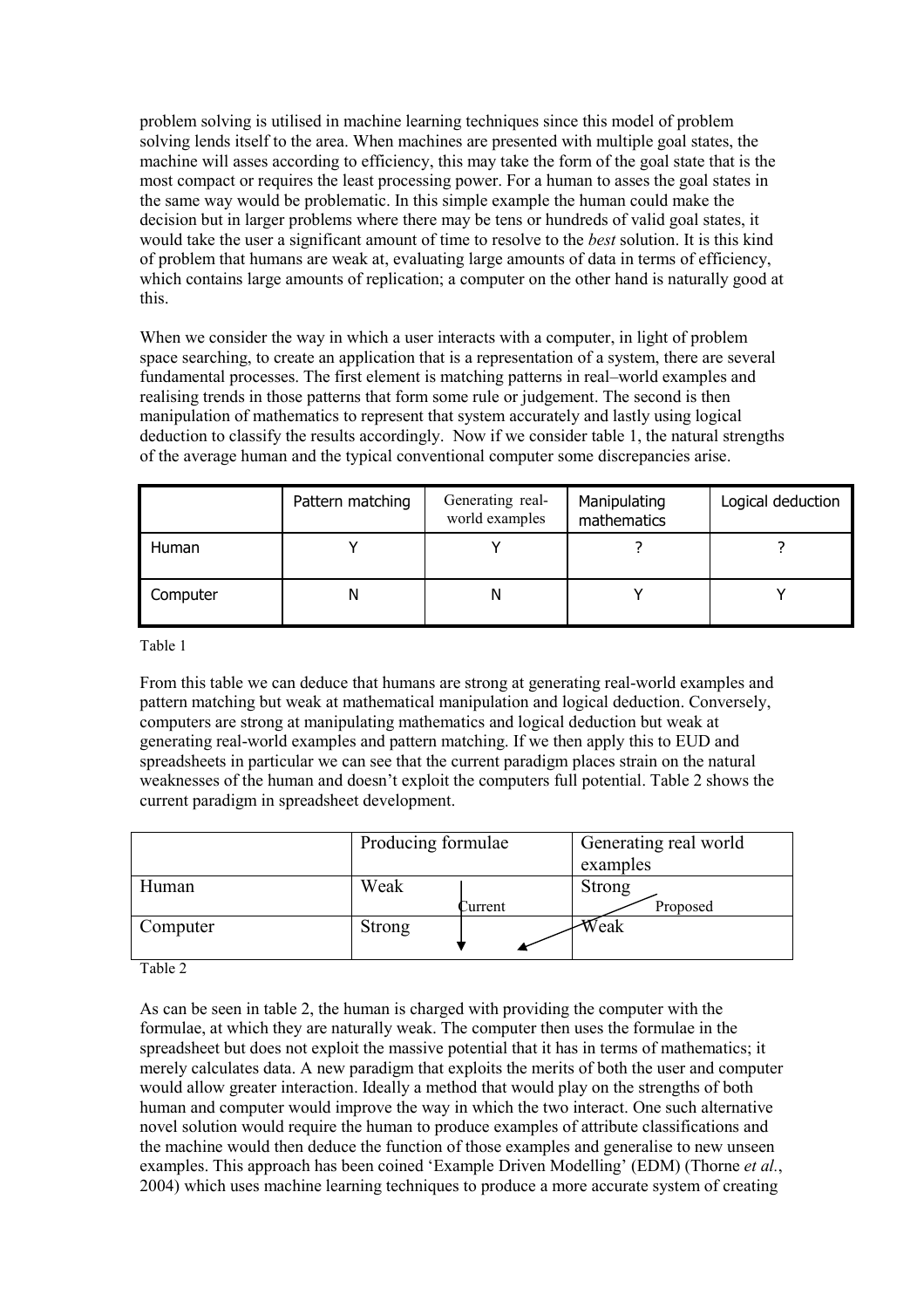representative systems. Machine learning, in the context of EDM, is best described as the ability to adapt and extrapolate patterns in data as defined by Russel and Norvig (2003). To be more specific, the particular branch of machine learning that interests the researcher is Neural Networks and their use in example attribute classifications of data. For example, the user provides simple examples of the problem data. This data is then fed into the learning machine and it produces an equivalent model of the problem. Thorne et al. (2003) discussed an experiment to test the relative levels of accuracy gained from both traditionally modelling a formulae and utilising an EDM approach, over successively more difficult written problems. The results of this study found that producing the formulae with the traditional method was error prone (80% of models with error). The results of the EDM method yielded a much lower error rate  $(2\%$  of models with error). These findings are reinforced by Michie *et al.* (1989) who compared human and machine learning over a series of experiments. A learning machine and human were given information regarding the legality of Rook – King moves in Chess. Both participants were given the same information and then Human and Machine learning was determined and compared. This experimentation revealed that machine learning can be more effective and efficient than human learning; the machine was consistently more accurate making *better* use of the information made available to it. Much of Michie's work throughout the 1970's to 90's was concerned with Machine Learning Techniques (MLT) and the comparison of those techniques with equivalent human abilities (Michie, 1979 and Michie, 1990). He also revealed insights into the human learning process through his work, which he tried to represent through MLT (Michie, 1982). By summarising Michie's work, the general goal of his research was to exploit human learning concepts via symbolic artificial systems to provide some machine or method that could learn more effectively. Michie found that machine learning was highly accurate, when compared to human learning, but that it was often too specialised. The machines could only ever perform a small number of tasks satisfactorily and beyond their domain, there were useless. In contrasts humans have greater generalised skill than specialised skill, affording them 'graceful degradation' in skills and knowledge. It is perceived that a novel approach such as EDM could greatly improve accuracy by delegating much of the work to the computer rather than the user.

### 4.0 TESTING STAGE

The testing stage is the final point before the user decides that the model they have produced is adequate for the task it was designed for. In addition to lack of formal testing methodologies that is implied since most spreadsheet developers aren't IS professionals, bias is considered in testing.

Gilovitch et al. (2002) considers the heuristic methods and bias implicit in everyday life. The most relevant parts of this text refer to the bias present in seemingly objective judgements. For example, the trend towards predicting an outcome favourably due to the fact that the subject has a vested interest in the outcome (Armor and Taylor, 2000). Further, Fraser and Smith (1992) also discusses the concept of hypothesis fixation where once a hypothesis is formed about a decision, the subject will misinterpret the results to show that their hypothesis was correct. Fraser also examines confirmation bias, which is closely linked with hypothesis fixation. Confirmation bias is the tendency for individuals to test their own work with conditions that favour a positive response. Consider the flexibility and variable accuracy of End User Developed spreadsheet applications and the above factors become critical. The issue of bias becomes critical once the user is required to evaluate their work. Pryor (2004) theorised that End Users test their spreadsheets by using the 'sniff' test. That is to say, if the figures roughly match what they are expecting then the spreadsheet is valid. If we consider hypothesis fixation, confirmation bias (Fraser and Smith, 2002) or optimistic bias (Armor and Taylor, 2002) in this context, the little testing that is applied can be rendered invalid.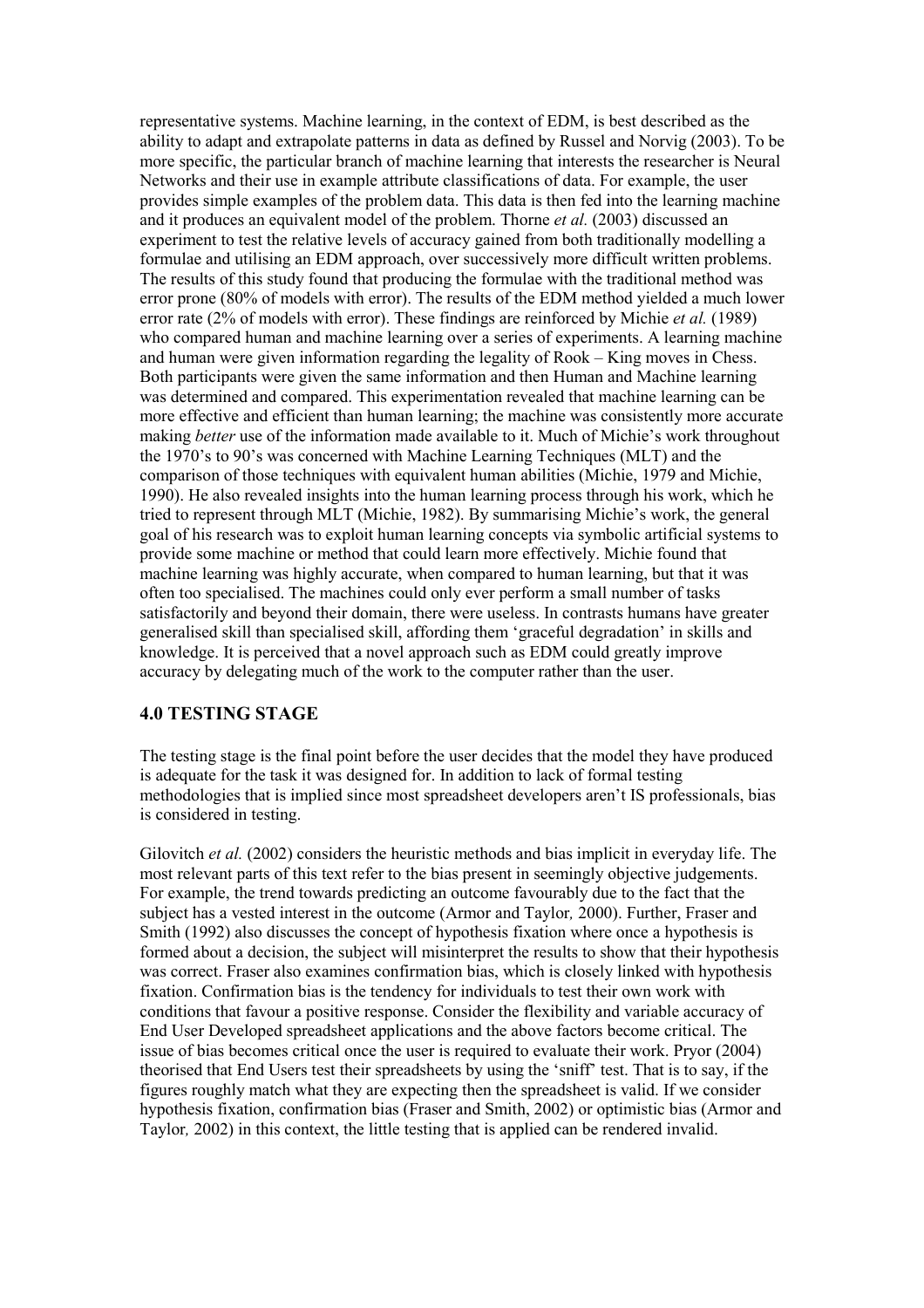### 5.0 CONCLUSIONS

Although this paper has considered the fundamental issues in Human Factors, it is not exhaustive. There may be other equally important factors that this paper has not covered that impact on spreadsheet development.

If we re-visit the original Plan Build Test analogy (see section 1.0), we can demonstrate at which stage the particular human factors play a significant role. Figure 3 shows the modified diagram.

Development cycle Threats to Integrity



This diagram shows the particular issues that arise at each stage of development. For Example the greatest threat to integrity at the plan stage is the lack of structured development methods knowledge.

In addition to the stage specific threats, there are overarching issues that discretely affect each stage. The two overarching factors are Overconfidence and Base Error Rate. For example a modeller may be overconfident in planning their model, they may spend a minimal amount of time constructing a plan if at all. The same applies to testing; they may test their model inadequately due to the fact that they are confident that their model is *accurate*, indeed the plan stage may well be dismissed altogether if the modeller is overconfident. Base Error Rate (BER) plays a similar role, a user will be pre disposed to BER whilst they are building the spreadsheet but also when testing it.

In conclusion, Human Factors play a significant role throughout the spreadsheet development cycle. Further, Human Factors should be investigated further to allow the spreadsheetmodelling world to build applications and processes that are sympathetic to such issues.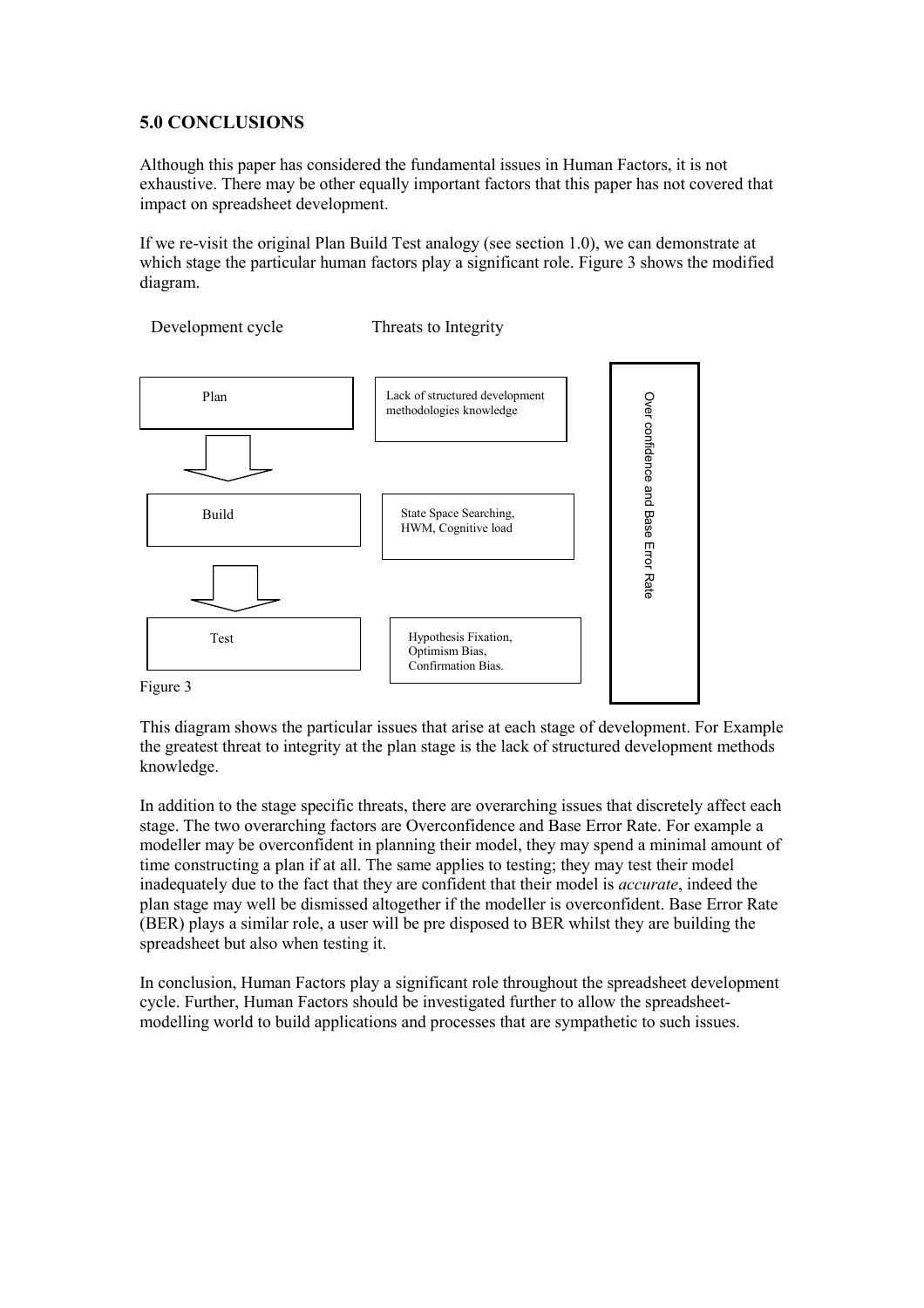#### References

Alavi. M, Nelson.R, Weiss, (1987), 'Strategies for End User Computing: An integrative framework', Journal of Management Information systems, 4, (3), pp 28-50

Alavi.M and Weiss.I, (1985), 'Managing the risks associated with End User Computing', Journal of Management Information Systems,  $2$ ,  $(3)$ , pp 16-21

Armor. D and Taylor. S, (2000), 'Mindset, prediction and performance: self regulation in deliberative and implemental frames of mind', Not published, Yale University

Brown and Bostrom, (1989), 'Effective management of End User Computing: A total organisation perspective', Journal of Management Information systems, 6, (2), pp 183-212

Brown and Bostrom, (1994), 'Organization designs for the management of End User Computing: re-examining the contingencies', Journal of Management Information Systems, 10, (4), pp 183-112

Brown. P and Gould. J, (1989), 'An experimental study of people creating spreadsheets', ACM transactions on information systems, 5 (3), pp253-272

Burnett. M. Rothermel. G. Lixin. L. Dupis. C, Sheretov. A., (2001), 'A methodology for testing spreadsheets', ACM transactions on software engineering and methodology, 10 (1), pp 110-147

Burnett. M. Cook. C. Pendse. P. Rothermel.G. Summet. J. Wallace. C, (2003), 'End User Software Engineering with assertions in the spreadsheet paradigm', Proceedings of International conference on software engineering, May 2003, Corvallis Oregon, pp33-59

Fernandez, K. (2003), 'Investigation and Management of End User Computing Risk', Not published, MSc thesis April 2003. Available from University of Wales Institute Cardiff (UWIC) Business School

Fraser.J and Smith.P, (1992), 'A catalogue of errors', International Journal of man-machine studies, 37, (3), pp 265-307

Gilovitch. T, Griffin. D, Kahneman. D, (2002), 'Heuristics and biases, the psychology of intuitive judgement', Cambridge University Press, New York, ISBN 0-521-79679

Gosling. C, (2003), 'To what extent are systems design and development techniques used in the production of non clinical corporate spreadsheets at a large NHS trust', Not published, MBA thesis May 2003, available from: University of Wales Institute Cardiff (UWIC) Business School.

Gross. R, (2001), 'Psychology: The science of mind and Behaviour', fourth edition, Hodder and Stoughton, London, ISBN 0-340-79061-X

Halstead. M, (1977), 'Elements of Software Science', Operating, and Programming Systems Series, Elsevier, New York

Hicks and Panko, (1995), 'Capital Budgeting Spreadsheet Code Inspection at NYNEX', Internet http://panko.cba.hawaii.edu/ssr/Hicks/HICKS.HTM, 12.1.05, 12.00, Available.

Howe. M, (1980), 'The psychology of human learning', London, Harper and Rowe

Janvrin. D and Morrison. J, (1996), 'Factors Influencing Risks and Outcomes in End-User Development' Proceedings of the Twenty-Ninth Hawaii International Conference on Systems Sciences, Vol. II, Hawaii, IEEE Computer Society Press, pp. 346-355.

Janvrin. D and Morrison. J, (2000), 'Using a structured design approach to reduce risks in End User Spreadsheet development', Information & management, 37, pp 1-12

Kruck. S. Maher.J. Barkhi. R , (2003), 'A Framework for Cognitive Skill acquisition and spreadsheet training', Journal of End User Computing, 15 (1), pp 20-37.

KPMG, 1997, 'Supporting the Decision Maker - A Guide to the Value of Business Modeling' press release, July 30, 1997. http://www.kpmg.co.uk/uk/services/manage/press/970605a.html, Unavailable

Lusted. L, (1977), 'A study of the efficiency of diagnostic radiological procedures: Final report on diagnostics efficiency', Chicago: Efficacy Study Committee of the American College of Radiology.